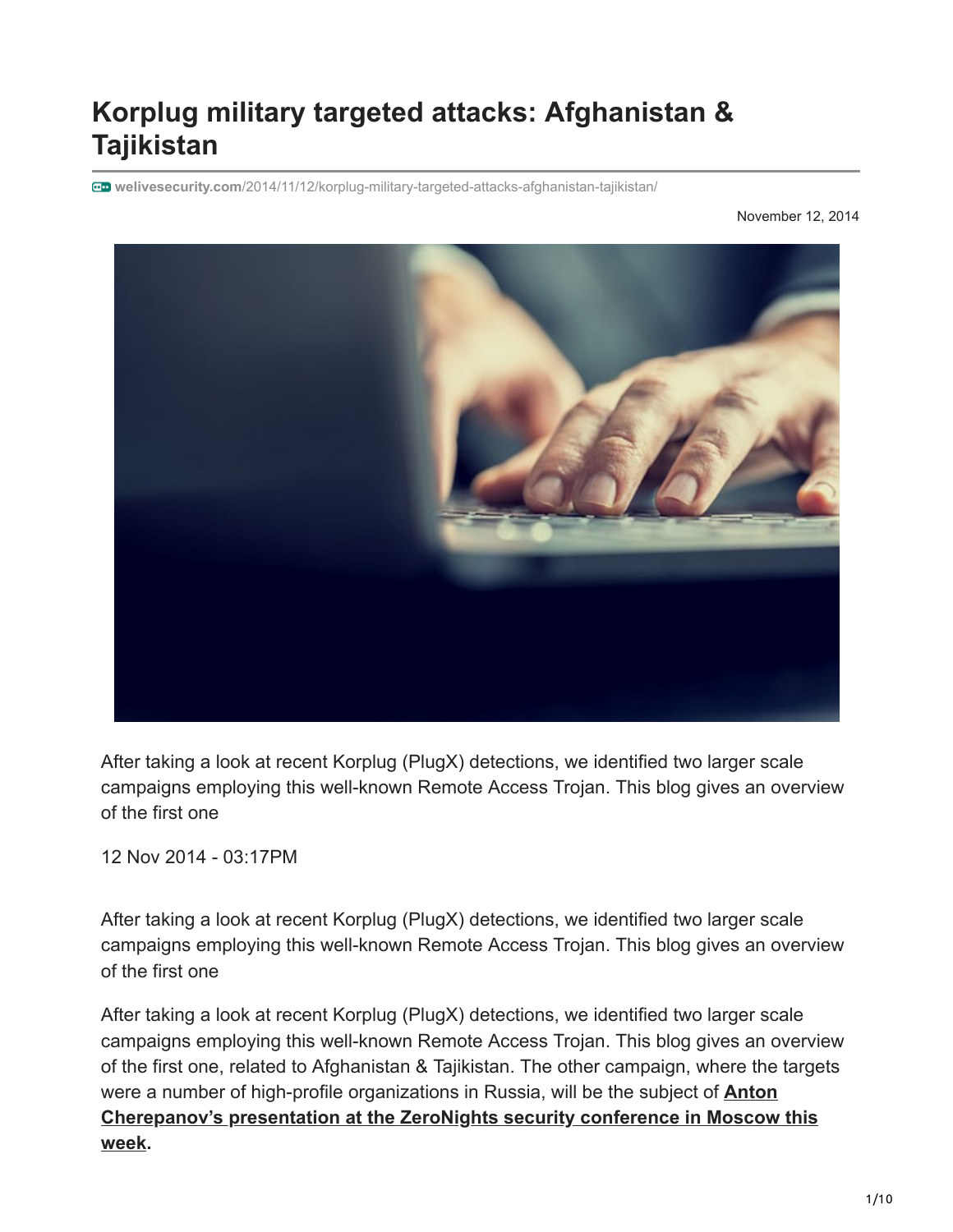Sometimes malware used in various attacks is unique enough to identify related incidents, which makes tracking individual botnets simpler. An example is the [BlackEnergy Lite variant](https://www.welivesecurity.com/2014/09/22/back-in-blackenergy-2014/) (also known as BlackEnergy 3) used by a group of attackers (that was then given the name Quedagh, or Sandworm) against targets in Ukraine and other countries. BlackEnergy Lite is clearly distinguishable from the numerous binaries of the more common BlackEnergy 2 also circulating in-the-wild.

In other cases, attackers use more common tools for accomplishing their criminal goals. For example, the Korplug RAT (a.k.a .PlugX) is a well-known toolkit associated with Chinese APT groups and used in a large number of targeted attacks since 2012. For the past several weeks we have taken a closer look at a great number of detections of this malware in many unrelated incidents.

Among these, we were able to discover several successful infections where the employed Korplug samples were connecting to the same C&C domain.

DOMAIN: www.notebookhk.net Updated Date: 2013-11-12 18:03:45 Create Date: 2013-06-18 11:08:17 Registrant Name: lee stan Registrant Organization: lee stan Registrant Street: xianggangdiqu Registrant City: xianggangdiqu Registrant State: xianggang Registrant Postal Code: 796373 Registrant Country: HK Registrant Phone : +0.04375094543 Registrant Fax: +0.04375094543 Registrant Email:stanlee@gmail.com

Other Korplug samples were connecting to a different domain name resolving to the same IPs as notebookhk.net:

DOMAIN: www.dicemention.com Updated Date: 2013-11-12 18:05:33 Create Date: 2013-09-10 14:35:11 Registrant Name: z x Registrant Organization: z x Registrant Street: xianggangdiqu Registrant City: xianggangdiqu Registrant State: xianggang Registrant Postal Code: 123456 Registrant Country: HK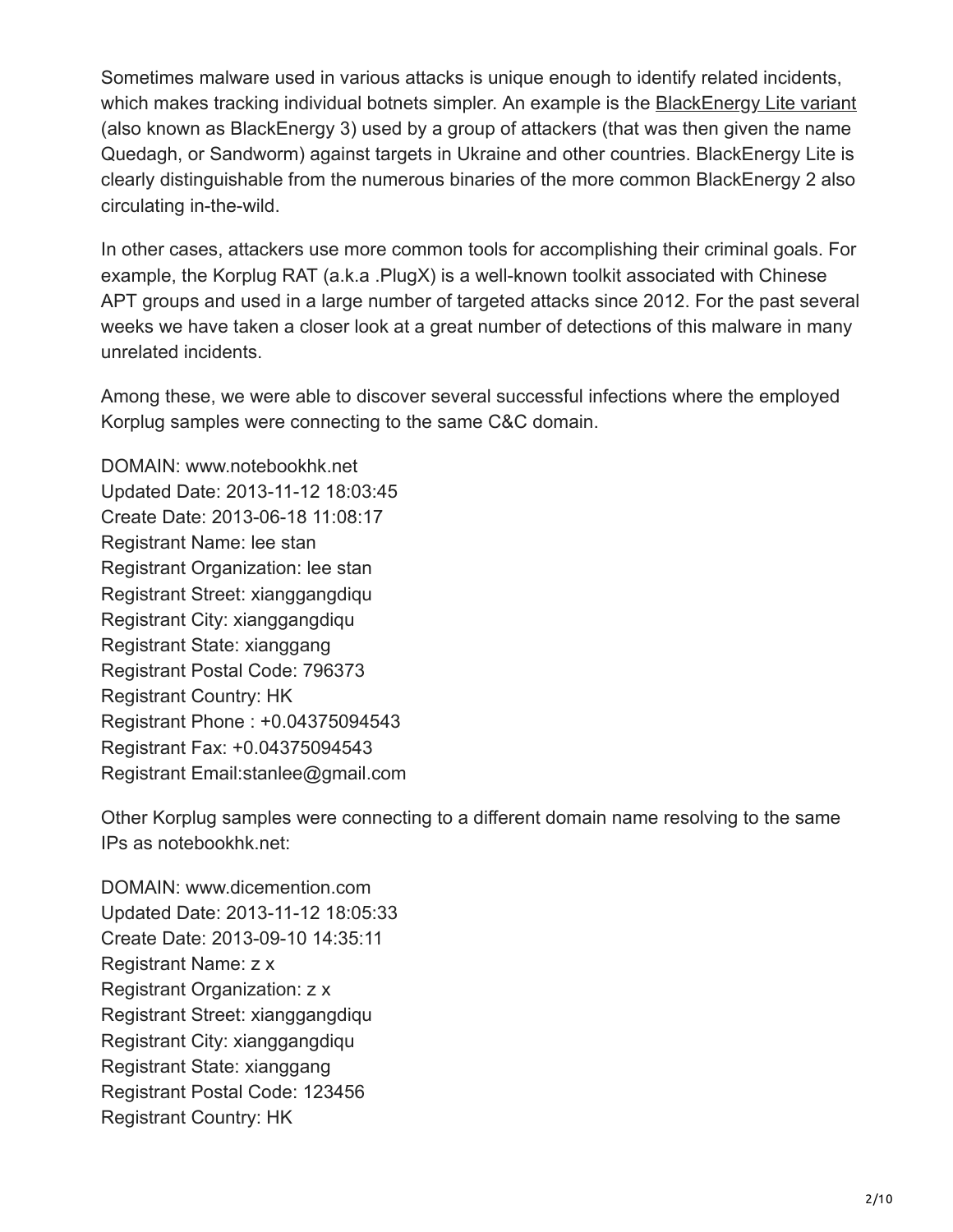Registrant Phone : +0.0126324313 Registrant Fax: +0.0126324313 Registrant Email: 123@123.com

DOMAIN: www.abudlrasul.com Updated Date: 2014-10-16 14:16:27 Create Date: 2014-10-16 14:16:27 Registrant Name: gang xin Registrant Organization: gang xin Registrant Street: Argentina Argentina Registrant City: Argentina Registrant State: Argentina Registrant Postal Code: 647902 Registrant Country: AR Registrant Phone : +54.0899567089 Registrant Fax: +54.0899567089 Registrant Email: woffg89@yahoo.com

Taking these C&Cs as a starting point, we were able to locate a number of victims infected through various exploit-laden spear-phishing documents and cunningly-named archives.

A table with a selection of RTF documents and RAR self-extracting archives with a .SCR extension is shown below:

| File name                                                                                                                                      | <b>English</b><br>translation                                                              | SHA <sub>1</sub>                         |
|------------------------------------------------------------------------------------------------------------------------------------------------|--------------------------------------------------------------------------------------------|------------------------------------------|
| <b>Situation Report</b><br>about Afghan.doc                                                                                                    |                                                                                            | 36119221826D0290BC23371B55A8C0E6A84718DD |
| <b>AGREEMENT</b><br><b>BETWEENTHE</b><br><b>NATO AND</b><br><b>AFGHANISTAN ON</b><br>THE STATUS OF<br><b>NATO FORCES IN</b><br>AFGHANISTAN.doc |                                                                                            | A6642BC9F3425F0AB93D462002456BE231BB5646 |
| news.doc                                                                                                                                       |                                                                                            | 51CDC273B5638E06906BCB700335E288807744B5 |
| План деятельности<br>соединений и<br>воинских частей<br>Приволжского<br>региона на июль<br>2014 r.scr                                          | Activity<br>plan for<br>military<br>units in the<br>Volga<br>region in<br><b>July 2014</b> | EA6EE9EAB546FB9F93B75DCB650AF22A95486391 |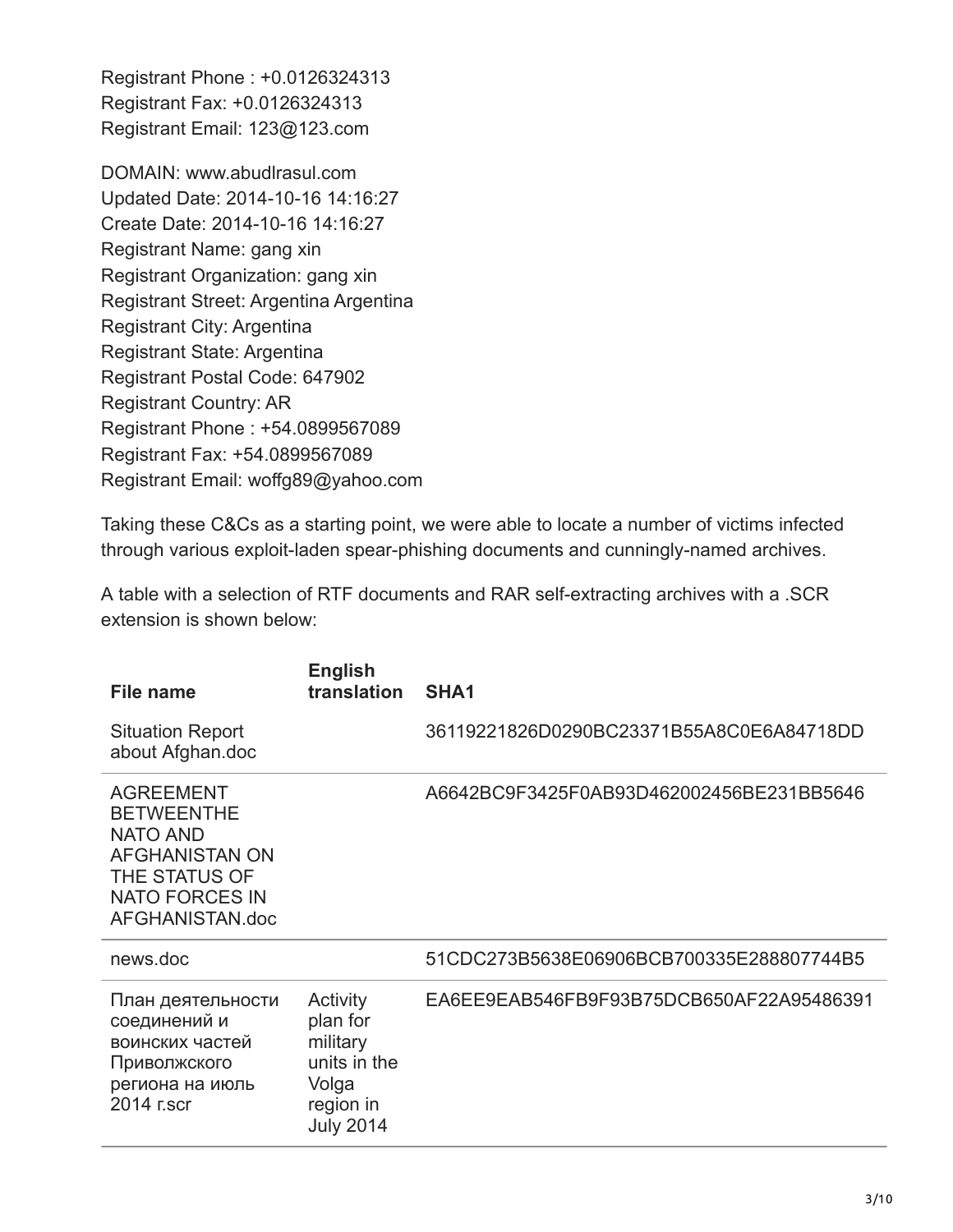| <b>File name</b>                                                | <b>English</b><br>translation                                                                                         | SHA <sub>1</sub>                         |
|-----------------------------------------------------------------|-----------------------------------------------------------------------------------------------------------------------|------------------------------------------|
| телефонный<br>справочник<br>структуры МИД КР<br>.scr            | Telephone<br>directory of<br>the Ministry<br>of Foreign<br>Affairs of<br>the Kyrgyz<br>Republic                       | D297DC7D29E42E8D37C951B0B11629051EEBE9C0 |
| О Центре<br>социальной<br>адаптации<br>военнослужащих.scr       | About the<br>Center for<br>social<br>adaptation<br><b>of</b><br>servicemen                                            | 8E5E19EBE719EBF7F8BE4290931FFA173E658CB8 |
| Протокол встречи<br><b>НГШ КНР</b> .scr                         | Meeting<br>minutes of<br>the General<br>Staff of the<br><b>PRC</b>                                                    | 1F726E94B90034E7ABD148FE31EBA08774D1506F |
| исправленный<br>шаблон плана<br>мероприятий.scr                 | Corrected<br>action plan<br>template                                                                                  | A9C627AA09B8CC50A83FF2728A3978492AEB79D8 |
| <b>Situation Report</b><br>about Afghan.scr                     |                                                                                                                       | A9C627AA09B8CC50A83FF2728A3978492AEB79D8 |
| Военно-<br>политическая<br>обстановка в ИРА<br>на04.10.2014.scr | Military and<br>political<br>situation in<br><b>Islamic</b><br>Republic of<br>Afghanistan<br>$(IRA)$ on<br>04.10.2014 | E32081C56F39EA14DFD1E449C28219D264D80B2F |
| Afghan Air Force.scr                                            |                                                                                                                       | E32081C56F39EA14DFD1E449C28219D264D80B2F |
| план<br>мероприятий.scr                                         | Action plan                                                                                                           | 1F726E94B90034E7ABD148FE31EBA08774D1506F |

Some of the above-mentioned files also contained decoy documents: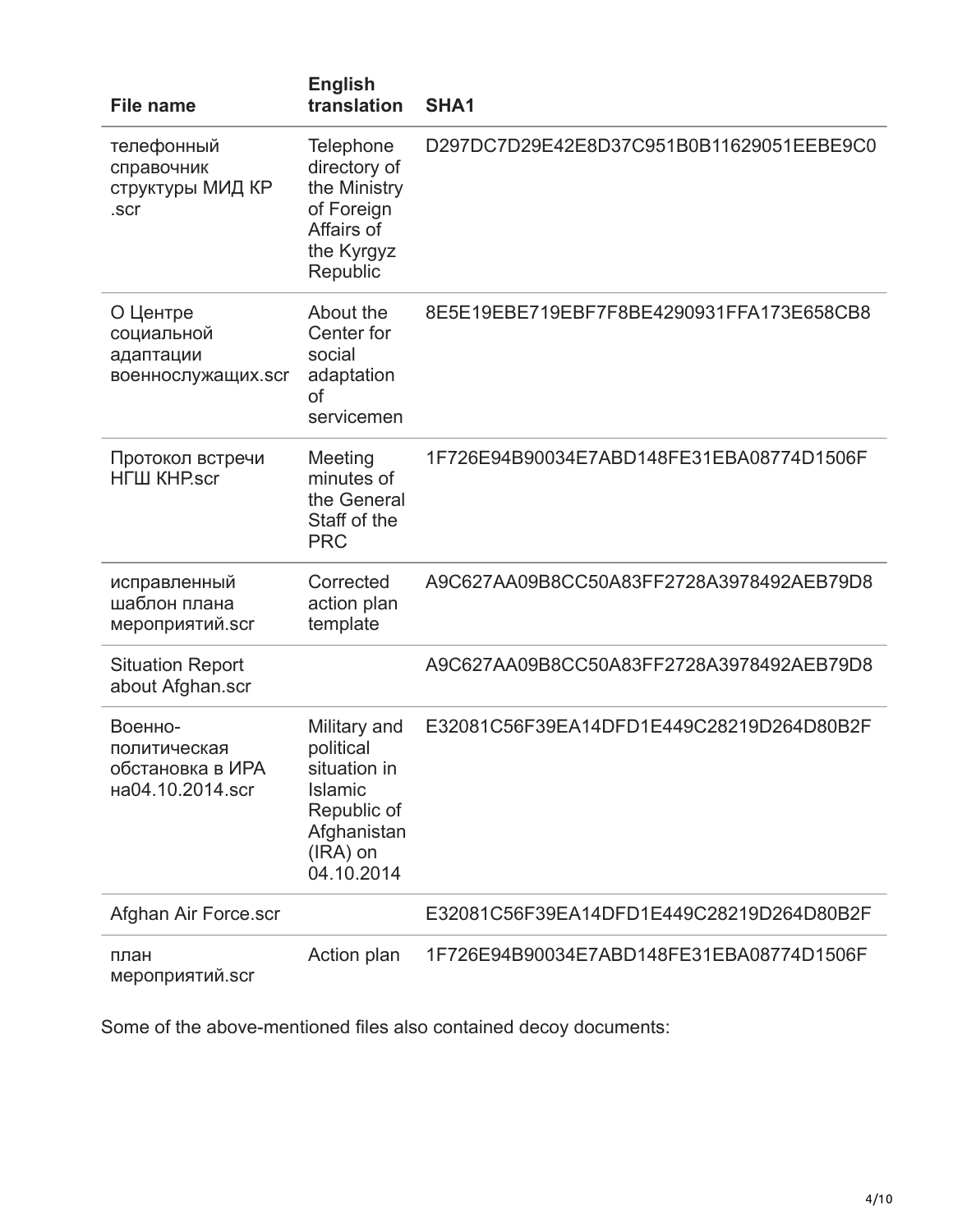

In all of the cases, three binary files were dropped (apart from decoy documents) that led to the Korplug trojan being loading into memory.



- exe a legitimate executable with a Kaspersky digital signature that would load a DLL with a specific file name
- dll a small DLL loader that would pass execution to the Korplug raw binary code
- dll.avp raw Korplug binary

The Korplug RAT is known to use this side-loading trick by abusing legitimate digitally signed executables and is a way to stay under the radar, since a trusted application with a valid signature among startup items is less likely to raise suspicion.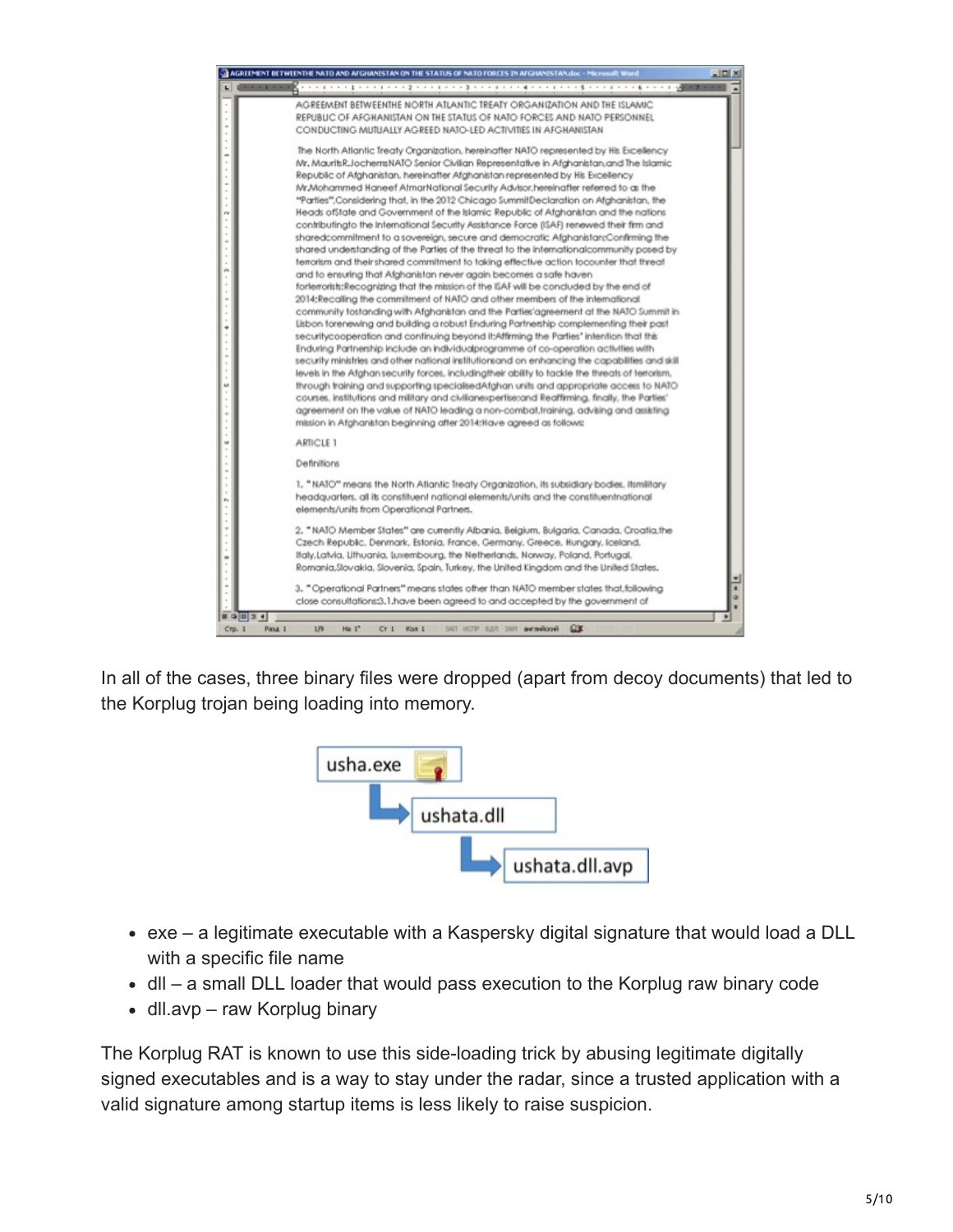The maliciously crafted documents are RTF files that successfully exploit the CVE-2012- 0158 vulnerability in Microsoft Word. The image below shows the beginning of the CVE-2012-0158 shellcode in ASCII encoding within the document (the opcodes 60, 55, 8bec disassemble to pusha; push ebp; mov ebp, esp).

| 0001D560: |  |  |  |  | 45 34 38 34-46 OD 0A 34-38 34 37 34-32 34 31 34    |  | E484F00484742414                                                 |
|-----------|--|--|--|--|----------------------------------------------------|--|------------------------------------------------------------------|
| 00010570: |  |  |  |  | 32 34 45 34-38 34 42 34-38 34 37 34-38 34 38 34    |  | 24E484B484748484                                                 |
| 00010580: |  |  |  |  | 38 34 38 36-30 35 35 38-42 45 43 42 - 39 31 30 30  |  | 84860558BEC89100                                                 |
| 0001D590: |  |  |  |  | 30 30 30 30-30 36 41 30-30 45 32 46-43 38 44 37    |  | 000006A00E2FC8D7                                                 |
| 0001D5A0: |  |  |  |  | 35 43 30 35-36 45 38 30-46 30 30 30-30 30 30 30 38 |  | 5C056E80F0000008                                                 |
| 0001D580: |  |  |  |  | 44 37 35 43-30 45 38 38-31 30 30 30-30 30 30 36    |  | D75C0E8810000006                                                 |
| 0001D5CO: |  |  |  |  | 41 30 30 36-41 46 46 46-46 35 36 32-43 35 35 38    |  | A006AFFFF562C558                                                 |
| 0001D5D0: |  |  |  |  | 42 45 43 45-38 33 38 30-30 30 30 30-30 36 43 42    |  | BECE8380000006CB                                                 |
| 0001D5E0: |  |  |  |  | 30 37 31 31-44 39 36 32-34 45 45 34-38 30 36 45    |  | 0711D9624EE4806E                                                 |
| 0001D5F0: |  |  |  |  | 35 42 30 43-46 39 36 39-30 36 32 44-37 38 46 42    |  | SB0CF969062D78FB                                                 |
| 0001D600: |  |  |  |  | 34 36 34 30-38 39 30 30-43 37 35 32-45 37 42 46    |  | 46408900C752E7RF                                                 |
| れれれすれどすれる |  |  |  |  |                                                    |  | 15 55 56 58 11 12 13 56 15 16 16 56 16 51 55 56 56 - 256 167 168 |

Interestingly, though, the documents also contain the newer CVE-2014-1761 exploit that was extensively used in targeted attacks carried out by a number other malware families this year (including [BlackEnergy](https://www.welivesecurity.com/2014/09/22/back-in-blackenergy-2014/), [Sednit,](https://www.welivesecurity.com/2014/10/08/sednit-espionage-group-now-using-custom-exploit-kit/) [MiniDuke](https://www.welivesecurity.com/2014/05/20/miniduke-still-duking/), and others). However, this exploit is not implemented correctly due to a wrong file offset in the 1<sup>st</sup> stage shellcode.

Below we see the disassembly of the 1<sup>st</sup> stage shellcode where it checks the presence of the tag "p!11" marking the beginning of the 2<sup>nd</sup> stage shellcode and loads it into memory. Even though the tag and  $2<sup>nd</sup>$  stage shellcode is present in the RTF, it's at a different offset, and thus never is loaded.

| CPU                                | & Log                      | · Breakpoints      | Call Stack<br>Symbols<br><b>Script</b><br>Memory Map | P References          |
|------------------------------------|----------------------------|--------------------|------------------------------------------------------|-----------------------|
|                                    | 40000144                   | 50                 | push eax                                             |                       |
| ٠                                  | 40000145                   | 50                 | push eax                                             |                       |
|                                    | 40000146                   | 6A 04              | push 4                                               |                       |
| ٠                                  | 40000148                   | FF 77 24           | push dword ptr ds:[edi+24]                           |                       |
| ٠                                  | 4000014B                   | 88 47<br>08        | mov eax, dword ptr ds: [edi+8]                       | [edi+8]:MapViewOfFile |
| ٠                                  | 4000014E                   | E8 66 FF FF        | call 40000089                                        |                       |
| ٠                                  | 40000153                   | 83 F8 00           | $cmp$ $e$ $ax, 0$                                    |                       |
| $- - 8$                            | 40000156                   | 74 84              | je 4000010C                                          |                       |
| ٠                                  | 40000158                   | 89 47 28           | mov dword ptr ds:[edi+28], eax                       |                       |
|                                    | 4000015B                   | 81 38 7B 5C        | cmp dword ptr ds: [eax] msctf.74725C7B               |                       |
|                                    | 40000161                   | 75 A9              | inz 4000010C                                         |                       |
|                                    | 40000163                   | 81 BB 41 25        | cmp dword ptr ds: [eax+42541].31312170               |                       |
| <b><i><u><u>LESSER</u></u></i></b> | 4000016D                   | 75 90              | inz 4000010C                                         |                       |
| ٠                                  | 4000016F                   | 89 C6              | mov esi, eax                                         |                       |
| ٠                                  | 40000171                   | 89 CS              | mov ebp.eax                                          |                       |
| ٠                                  | 40000173                   | 81 C6<br>45 25     | add esi, 42545                                       |                       |
| ۰                                  | 40000179                   | SB SF<br>2<        | mov ebx, dword ptr ds: [edi+2C]                      |                       |
| ٠                                  | 4000017C                   | <b>88 S7</b><br>28 | mov edx, dword ptr ds:[edi+28]                       |                       |
| ٠                                  | 4000017F                   | 8B 6F<br>20        | mov ebp dword ptr ds:[edi+20]                        |                       |
| ۰                                  | 40000182                   | FF 77 30           | push dword ptr ds:[edi+30]                           |                       |
| ۰                                  | 40000185                   | BF.<br>00 20 00    | mov ed1,40002000                                     |                       |
| ٠                                  | 4000018A                   | 89 F8              | mov eax, edi                                         |                       |
| ٠                                  | 4000018C                   | B9 00 10 00        | mov ecx, 1000                                        |                       |
| ۰                                  | 40000191                   | F3 A4              | rep movs byte ptr es:[edi], byte ptr ds:[esi]        |                       |
| ٠                                  | 40000193                   | FF EO              | imp eax                                              |                       |
|                                    | 40000195                   | 00 00              | add byte ptr ds: [eax], al                           |                       |
|                                    | $\blacksquare$             |                    |                                                      |                       |
|                                    | dword [eax+42541]=DB2E9CCF |                    |                                                      |                       |
|                                    |                            |                    |                                                      |                       |
| 40000163                           |                            |                    |                                                      |                       |
|                                    |                            |                    |                                                      |                       |

Sophos' Gabor Szappanos [gives a possible explanation](http://www.sophos.com/en-us/medialibrary/PDFs/technical%20papers/sophos-rotten-tomato-campaign.pdf) how these malformed samples may have come into existence.

ESET LiveGrid telemetry indicates that the attacks against these targets have been going on since at least June 2014 and continue through today.

We were able to pinpoint the targets to residents of the following countries:

Afghanistan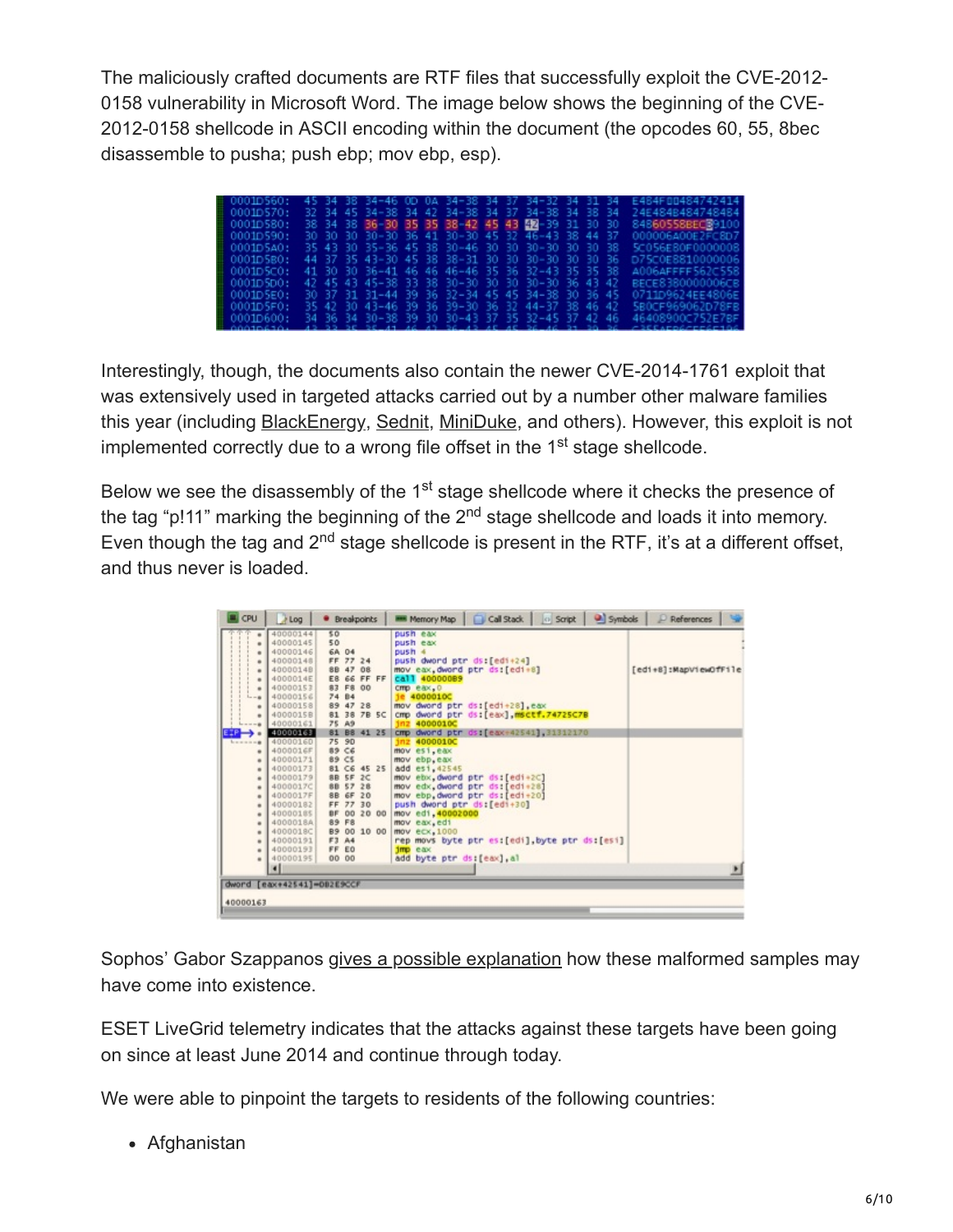- Tajikistan
- Russia
- Kyrgyzstan
- Kazakhstan

From the topics of the files used to spread the malware, as well as from the affected targets, it appears that the attackers are interested in gathering intelligence related to Afghan, Tajik and Russian military and diplomatic subjects.

Interestingly, most of the affected victims have another thing in common – a number of other RATs, file stealing trojans or keyloggers were detected on their systems on top of the Korplug RAT detection. One of these 'alternative RATs' was connecting to a domain also used by the Korplug samples.

Since the functionality of these tools was partly overlapping with that of Korplug, it left us wondering whether the attackers were just experimenting with different RATs or were they supplementing some functionality that they were unable to accomplish.

Additional information about two malware families that were most often found accompanying Korplug infections is given below.

## **Alternative Malware #1: DarkStRat**

A curious Remote Access Trojan, as research points to a Chinese connection but the commands it listens to are in Spanish (translation in English):

- CERRAR (close)
- DESINSTALAR (uninstall)
- SERVIDOR (server)
- INFO
- MAININFO
- PING
- REBOOT
- POWEROFF
- PROC
- KILLPROC
- VERUNIDADES (see units)
- LISTARARCHIVOS (list files)
- EXEC
- DELFILE
- DELFOLDER
- RENAME
- MKDIR
- CAMBIOID (change ID)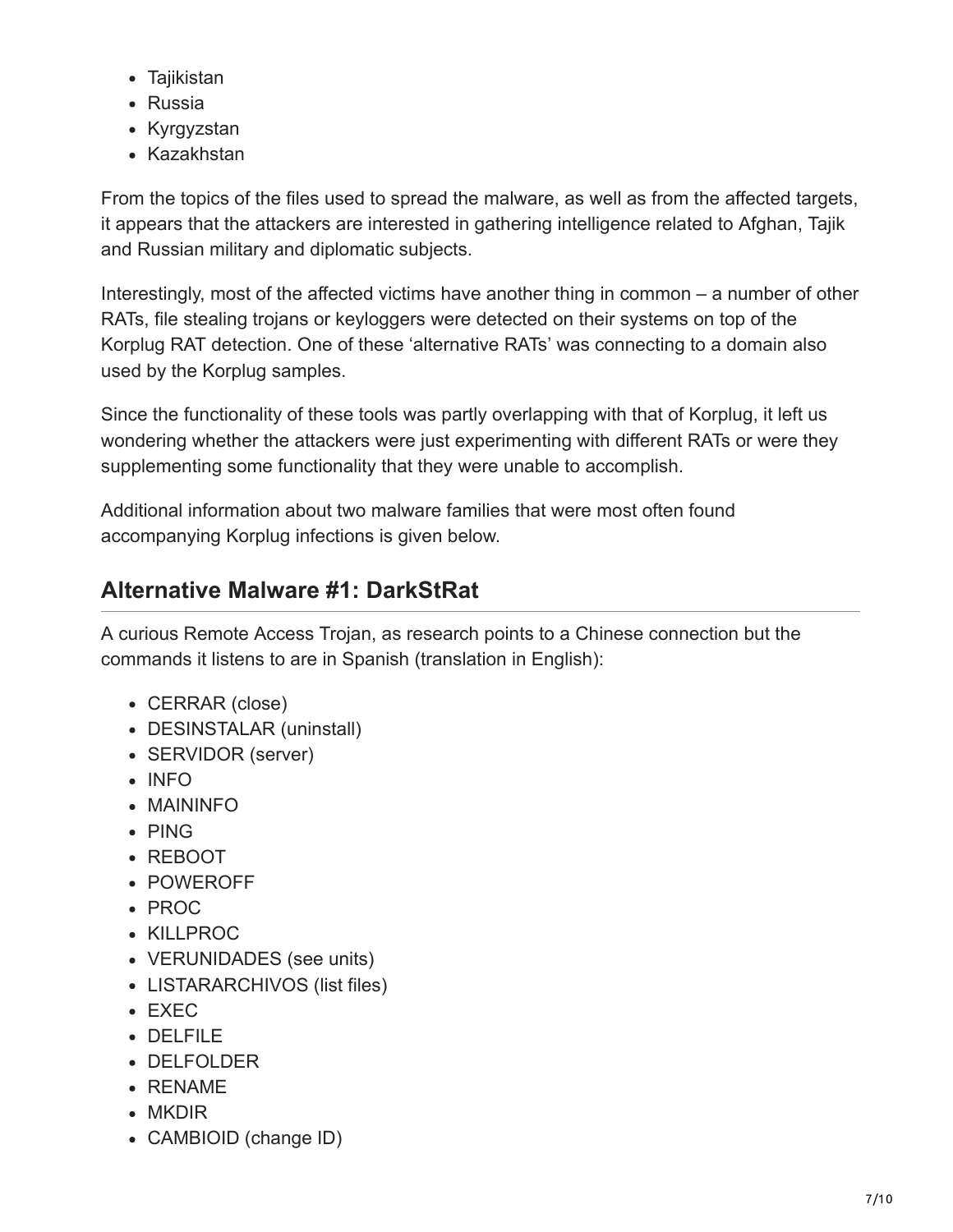- GETFILE/SENDFILE/RESUMETRANSFER
- SHELL
- SERVICIOSLISTAR (list service)
- INICIARSERVICIO (start service)
- DETENERSERVICIO (stop service)
- BORRARSERVICIO (erase service)
- INSTALARSERVICIO (install service)

The malware can manage processes and services on the infected machine, transfer files to and from the C&C server, run shell commands, and so on. It is written in Delphi and connects to www.dicemention.com. Some samples contain a digital signature by "Nanning weiwu Technology co.,ltd".

### **Alternative Malware #2: File Stealer**

This malware, written in C, and contains several functions for harvesting files off the victim's hard drive according to criteria set in the configuration file. Apart from doing a recursive sweep of all logical fixed and remote drives, it also continually monitors any attached removable media or network shares by listening to **[DBT\\_DEVICEARRIVAL](http://msdn.microsoft.com/en-us/library/windows/desktop/aa363205%28v=vs.85%29.aspx)** events.

In addition to collecting files, the malware attempts to gather saved passwords, history of visited URLs, account information and proxy information from the following applications:

- Microsoft Messenger
- Microsoft Outlook
- Microsoft Internet Explorer
- Mozilla Firefox

The C&C domains used by this malware are:

- newvinta.com
- worksware.net

Some samples of this file stealer detected in these campaigns also contain the signature by "Nanning weiwu Technology co.,ltd" – another indicator that the infections are related.

## **List of SHA1 hashes:**

Korplug:

5DFA79EB89B3A8DDBC55252BD330D04D285F9189 095550E3F0E5D24A59ADD9390E6E17120039355E 5D760403108BDCDCE5C22403387E89EDC2694860 05BFE122F207DF7806EB5E4CE69D3AEC26D74190 548577598A670FFD7770F01B8C8EEFF853C222C7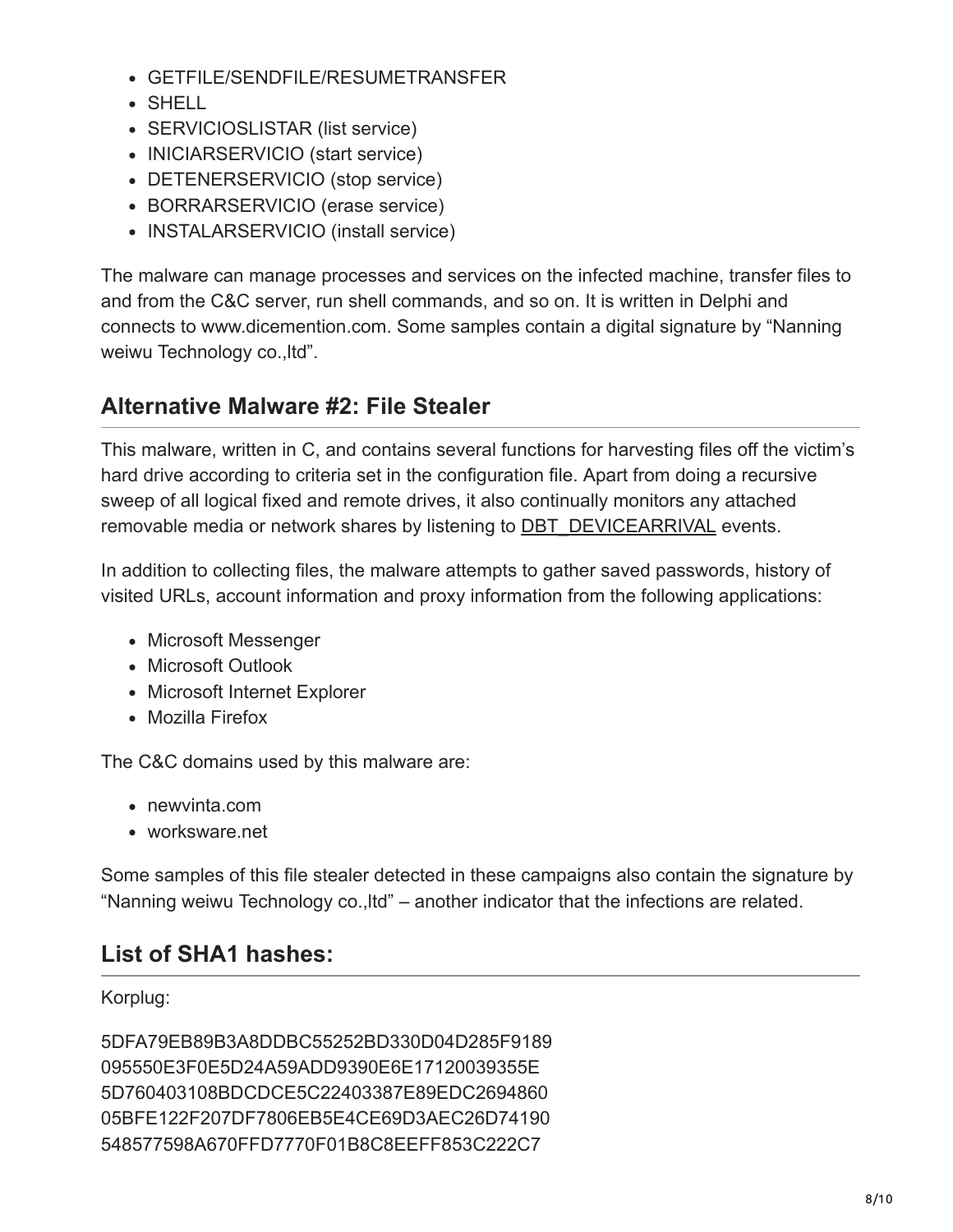530D26A9BEEDCCED0C36C54C1BF3CDA28D2B6E62 F6CB6DB20AA8F17769095042790AEB60EECD58B0 EF17B7EC3111949CBDBDEB5E0E15BD2C6E90358F 17CA3BBDDEF164E6493F32C952002E34C55A74F2 973EA910EA3734E45FDE304F20AB6CF067456551 47D78FBFB2EFC3AB9DDC653A0F03D560D972BF67 0B5A7E49987EF2C320864CF205B7048F7032300D E81E0F416752B336396294D24E639AE86D9C6BAA E930D3A2E6B2FFDC7052D7E18F51BD5A765BDB90

Alternative Malware #1:

FDD41EB3CBB631F38AC415347E25926E3E3F09B6 457F4FFA2FE1CACFEA53F8F5FF72C3FA61939CCD 5B6D654EB16FC84A212ACF7D5A05A8E8A642CE20 7D59B19BD56E1D2C742C39A2ABA9AC34F6BC58D4 D7D130B8CC9BEA51143F28820F08068521763494 01B4B92D5839ECF3130F5C69652295FE4F2DA0C5 02C38EC1C67098E1F6854D1125D3AED6268540DE

Alternative Malware #2:

3A7FB6E819EEC52111693219E604239BD25629E9 BF77D0BA7F3E60B45BD0801979B12BEA703B227B 55EF67AFA2EC2F260B046A901868C48A76BC7B72 A29F64CD7B78E51D0C9FDFBDCBC57CED43A157B2 34754E8B410C9480E1ADFB31A4AA72419056B622 17A2F18C9CCAAA714FD31BE2DE0BC62B2C310D8F 6D99ACEA8323B8797560F7284607DB08ECA616D8 1884A05409C7EF877E0E1AAAEC6BB9D59E065D7C 1FC6FB0D35DCD0517C82ADAEF1A85FFE2AFAB4EE 5860C99E5065A414C91F51B9E8B779D10F40ADC4 7950D5B57FA651CA6FA9180E39B6E8CC1E65B746

#### **Research by: Anton Cherepanov**

12 Nov 2014 - 03:17PM

*Sign up to receive an email update whenever a new article is published in our [Ukraine Crisis – Digital Security Resource Center](https://www.welivesecurity.com/category/ukraine-crisis-digital-security-resource-center/)*